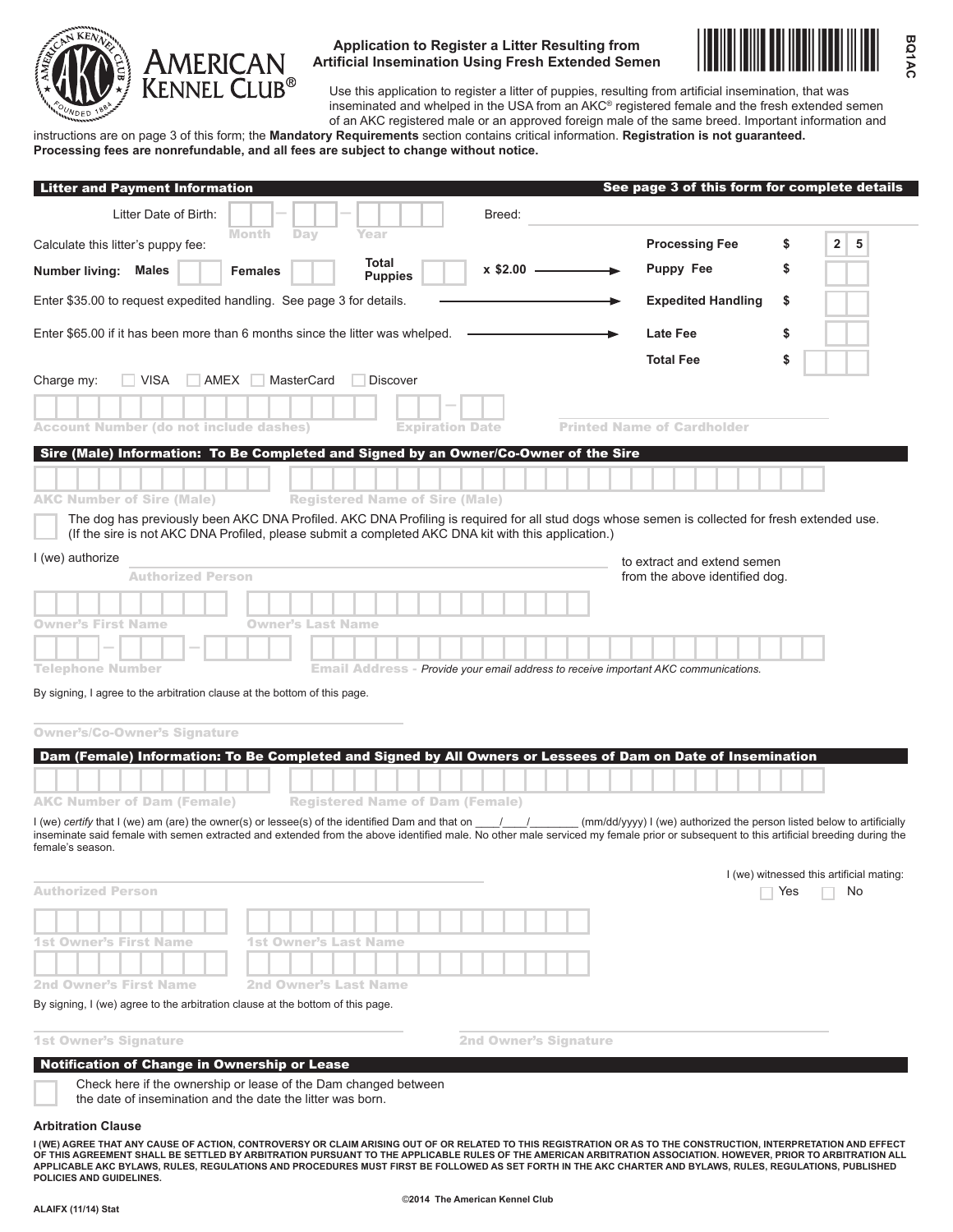# **American Kennel Club**® **Application to Register a Litter Resulting from Artificial Insemination Using Fresh Extended Semen**



| <b>Sire and Dam Information</b>                                                                                                                                                                                                                                                                                |              |            |                              |  |                                                                                     |                                                                                |  |                              |  |              |  |           |                 |  |  |  |  | Please reenter the registration numbers of the Sire and Dam from page 1                      |  |
|----------------------------------------------------------------------------------------------------------------------------------------------------------------------------------------------------------------------------------------------------------------------------------------------------------------|--------------|------------|------------------------------|--|-------------------------------------------------------------------------------------|--------------------------------------------------------------------------------|--|------------------------------|--|--------------|--|-----------|-----------------|--|--|--|--|----------------------------------------------------------------------------------------------|--|
|                                                                                                                                                                                                                                                                                                                |              |            |                              |  |                                                                                     |                                                                                |  |                              |  |              |  |           |                 |  |  |  |  |                                                                                              |  |
| <b>AKC Number of Sire (Male)</b>                                                                                                                                                                                                                                                                               |              |            |                              |  |                                                                                     |                                                                                |  |                              |  |              |  |           |                 |  |  |  |  | <b>AKC Number of Dam (Female)</b>                                                            |  |
| Dam (Female) Information: To Be Completed and Signed by All Owners or Lessees of Dam on Date of Birth                                                                                                                                                                                                          |              |            |                              |  |                                                                                     |                                                                                |  |                              |  |              |  |           |                 |  |  |  |  |                                                                                              |  |
| AKC will send the litter kit (one registration application for each puppy) to the address below.                                                                                                                                                                                                               |              |            |                              |  |                                                                                     |                                                                                |  |                              |  |              |  |           |                 |  |  |  |  |                                                                                              |  |
|                                                                                                                                                                                                                                                                                                                |              |            |                              |  |                                                                                     |                                                                                |  |                              |  |              |  |           |                 |  |  |  |  |                                                                                              |  |
|                                                                                                                                                                                                                                                                                                                |              |            |                              |  |                                                                                     |                                                                                |  |                              |  |              |  |           |                 |  |  |  |  |                                                                                              |  |
| 1st Owner's First Name                                                                                                                                                                                                                                                                                         |              |            | <b>1st Owner's Last Name</b> |  |                                                                                     |                                                                                |  |                              |  |              |  |           |                 |  |  |  |  |                                                                                              |  |
|                                                                                                                                                                                                                                                                                                                |              |            |                              |  |                                                                                     |                                                                                |  |                              |  |              |  |           |                 |  |  |  |  |                                                                                              |  |
| <b>Mailing Address</b>                                                                                                                                                                                                                                                                                         |              |            |                              |  |                                                                                     |                                                                                |  |                              |  |              |  |           |                 |  |  |  |  |                                                                                              |  |
|                                                                                                                                                                                                                                                                                                                |              |            |                              |  |                                                                                     |                                                                                |  |                              |  |              |  |           |                 |  |  |  |  |                                                                                              |  |
| City                                                                                                                                                                                                                                                                                                           |              |            |                              |  |                                                                                     |                                                                                |  |                              |  | State        |  |           | $ZIP$ code $+4$ |  |  |  |  |                                                                                              |  |
|                                                                                                                                                                                                                                                                                                                |              |            |                              |  |                                                                                     |                                                                                |  |                              |  |              |  |           |                 |  |  |  |  |                                                                                              |  |
| Telephone Number                                                                                                                                                                                                                                                                                               |              |            |                              |  | Email Address - Provide your email address to receive important AKC communications. |                                                                                |  |                              |  |              |  |           |                 |  |  |  |  |                                                                                              |  |
|                                                                                                                                                                                                                                                                                                                |              |            |                              |  |                                                                                     |                                                                                |  |                              |  |              |  |           |                 |  |  |  |  |                                                                                              |  |
| <b>2nd Owner's First Name</b>                                                                                                                                                                                                                                                                                  |              |            | <b>2nd Owner's Last Name</b> |  |                                                                                     |                                                                                |  |                              |  |              |  |           |                 |  |  |  |  |                                                                                              |  |
| I (we) certify that I (we) am (are) the owner(s) or lessee(s) of the identified Dam on the date of birth of the litter, and that this Dam was not inseminated by or mated to any other                                                                                                                         |              |            |                              |  |                                                                                     |                                                                                |  |                              |  |              |  |           |                 |  |  |  |  |                                                                                              |  |
| dog during her season. I (WE) AGREE THAT ANY CAUSE OF ACTION, CONTROVERSY OR CLAIM ARISING OUT OF OR RELATED TO THIS REGISTRATION OR AS TO THE CONSTRUCTION,                                                                                                                                                   |              |            |                              |  |                                                                                     |                                                                                |  |                              |  |              |  |           |                 |  |  |  |  |                                                                                              |  |
| INTERPRETATION AND EFFECT OF THIS AGREEMENT SHALL BE SETTLED BY ARBITRATION PURSUANT TO THE APPLICABLE RULES OF THE AMERICAN ARBITRATION ASSOCIATION.<br>HOWEVER, PRIOR TO ARBITRATION ALL APPLICABLE AKC BYLAWS, RULES, REGULATIONS AND PROCEDURES MUST FIRST BE FOLLOWED AS SET FORTH IN THE AKC CHARTER AND |              |            |                              |  |                                                                                     |                                                                                |  |                              |  |              |  |           |                 |  |  |  |  |                                                                                              |  |
| BYLAWS, RULES, REGULATIONS, PUBLISHED POLICIES AND GUIDELINES.                                                                                                                                                                                                                                                 |              |            |                              |  |                                                                                     |                                                                                |  |                              |  |              |  |           |                 |  |  |  |  |                                                                                              |  |
|                                                                                                                                                                                                                                                                                                                |              |            |                              |  |                                                                                     |                                                                                |  |                              |  |              |  |           |                 |  |  |  |  |                                                                                              |  |
| <b>1st Owner's Signature</b>                                                                                                                                                                                                                                                                                   |              |            |                              |  |                                                                                     |                                                                                |  | <b>2nd Owner's Signature</b> |  |              |  |           |                 |  |  |  |  |                                                                                              |  |
| If this is a co-owned litter and you do not wish to allow Online Registration for the puppies you must check this box. All co-owners must be in agreement.                                                                                                                                                     |              |            |                              |  |                                                                                     |                                                                                |  |                              |  |              |  |           |                 |  |  |  |  |                                                                                              |  |
|                                                                                                                                                                                                                                                                                                                |              |            |                              |  |                                                                                     |                                                                                |  |                              |  |              |  |           |                 |  |  |  |  |                                                                                              |  |
| Extraction: To Be Completed and Signed by the Person Authorized to Extract and Extend the Semen                                                                                                                                                                                                                |              |            |                              |  |                                                                                     |                                                                                |  |                              |  |              |  |           |                 |  |  |  |  |                                                                                              |  |
| I certify that on                                                                                                                                                                                                                                                                                              |              |            |                              |  |                                                                                     | I extracted semen from the above identified male, whose semen was extended and |  |                              |  |              |  |           |                 |  |  |  |  |                                                                                              |  |
|                                                                                                                                                                                                                                                                                                                | Month        | Day        | Year                         |  |                                                                                     | shipped to:                                                                    |  |                              |  |              |  |           |                 |  |  |  |  |                                                                                              |  |
|                                                                                                                                                                                                                                                                                                                |              |            |                              |  |                                                                                     |                                                                                |  |                              |  |              |  |           |                 |  |  |  |  |                                                                                              |  |
|                                                                                                                                                                                                                                                                                                                |              |            |                              |  |                                                                                     |                                                                                |  |                              |  |              |  |           |                 |  |  |  |  |                                                                                              |  |
| <b>First Name</b>                                                                                                                                                                                                                                                                                              |              |            | Last Name                    |  |                                                                                     |                                                                                |  |                              |  |              |  | Signature |                 |  |  |  |  |                                                                                              |  |
|                                                                                                                                                                                                                                                                                                                |              |            |                              |  |                                                                                     |                                                                                |  |                              |  |              |  |           |                 |  |  |  |  |                                                                                              |  |
| <b>Street Address</b>                                                                                                                                                                                                                                                                                          |              |            |                              |  |                                                                                     |                                                                                |  |                              |  |              |  |           |                 |  |  |  |  |                                                                                              |  |
|                                                                                                                                                                                                                                                                                                                |              |            |                              |  |                                                                                     |                                                                                |  |                              |  |              |  |           |                 |  |  |  |  |                                                                                              |  |
| City                                                                                                                                                                                                                                                                                                           |              |            |                              |  |                                                                                     |                                                                                |  |                              |  | State        |  |           | $ZIP code + 4$  |  |  |  |  |                                                                                              |  |
|                                                                                                                                                                                                                                                                                                                |              |            |                              |  |                                                                                     |                                                                                |  |                              |  |              |  |           |                 |  |  |  |  |                                                                                              |  |
| <b>Telephone Number</b>                                                                                                                                                                                                                                                                                        |              |            |                              |  |                                                                                     |                                                                                |  |                              |  |              |  |           |                 |  |  |  |  |                                                                                              |  |
|                                                                                                                                                                                                                                                                                                                |              |            |                              |  |                                                                                     |                                                                                |  |                              |  |              |  |           |                 |  |  |  |  |                                                                                              |  |
| Insemination: To Be Completed and Signed by the Person Authorized to Receive the Semen and Inseminate                                                                                                                                                                                                          |              |            |                              |  |                                                                                     |                                                                                |  |                              |  |              |  |           |                 |  |  |  |  |                                                                                              |  |
| I certify that on                                                                                                                                                                                                                                                                                              |              |            |                              |  |                                                                                     | the above identified female with that semen.                                   |  |                              |  |              |  |           |                 |  |  |  |  | I received the fresh extended semen collected from the above identified male and inseminated |  |
|                                                                                                                                                                                                                                                                                                                | <b>Month</b> | <b>Day</b> | Year                         |  |                                                                                     |                                                                                |  |                              |  |              |  |           |                 |  |  |  |  |                                                                                              |  |
|                                                                                                                                                                                                                                                                                                                |              |            |                              |  |                                                                                     |                                                                                |  |                              |  |              |  |           |                 |  |  |  |  |                                                                                              |  |
| <b>First Name</b>                                                                                                                                                                                                                                                                                              |              |            | Last Name                    |  |                                                                                     |                                                                                |  |                              |  |              |  | Signature |                 |  |  |  |  |                                                                                              |  |
|                                                                                                                                                                                                                                                                                                                |              |            |                              |  |                                                                                     |                                                                                |  |                              |  |              |  |           |                 |  |  |  |  |                                                                                              |  |
|                                                                                                                                                                                                                                                                                                                |              |            |                              |  |                                                                                     |                                                                                |  |                              |  |              |  |           |                 |  |  |  |  |                                                                                              |  |
| <b>Street Address</b>                                                                                                                                                                                                                                                                                          |              |            |                              |  |                                                                                     |                                                                                |  |                              |  |              |  |           |                 |  |  |  |  |                                                                                              |  |
|                                                                                                                                                                                                                                                                                                                |              |            |                              |  |                                                                                     |                                                                                |  |                              |  |              |  |           |                 |  |  |  |  |                                                                                              |  |
| City                                                                                                                                                                                                                                                                                                           |              |            |                              |  |                                                                                     |                                                                                |  |                              |  | <b>State</b> |  |           | $ZIP code + 4$  |  |  |  |  |                                                                                              |  |
|                                                                                                                                                                                                                                                                                                                |              |            |                              |  |                                                                                     |                                                                                |  |                              |  |              |  |           |                 |  |  |  |  |                                                                                              |  |
|                                                                                                                                                                                                                                                                                                                |              |            |                              |  |                                                                                     |                                                                                |  |                              |  |              |  |           |                 |  |  |  |  |                                                                                              |  |
| <b>Telephone Number</b>                                                                                                                                                                                                                                                                                        |              |            |                              |  |                                                                                     |                                                                                |  |                              |  |              |  |           |                 |  |  |  |  |                                                                                              |  |
| This artificial breeding was effected at the following location (if different than the preceding address):                                                                                                                                                                                                     |              |            |                              |  |                                                                                     |                                                                                |  |                              |  |              |  |           |                 |  |  |  |  |                                                                                              |  |
|                                                                                                                                                                                                                                                                                                                |              |            |                              |  |                                                                                     |                                                                                |  |                              |  |              |  |           |                 |  |  |  |  |                                                                                              |  |
| Location                                                                                                                                                                                                                                                                                                       |              |            |                              |  |                                                                                     |                                                                                |  |                              |  |              |  |           |                 |  |  |  |  |                                                                                              |  |
|                                                                                                                                                                                                                                                                                                                |              |            |                              |  |                                                                                     |                                                                                |  |                              |  |              |  |           |                 |  |  |  |  |                                                                                              |  |
|                                                                                                                                                                                                                                                                                                                |              |            |                              |  |                                                                                     |                                                                                |  |                              |  |              |  |           |                 |  |  |  |  |                                                                                              |  |
| <b>Street Address</b>                                                                                                                                                                                                                                                                                          |              |            |                              |  |                                                                                     |                                                                                |  |                              |  |              |  |           |                 |  |  |  |  |                                                                                              |  |
|                                                                                                                                                                                                                                                                                                                |              |            |                              |  |                                                                                     |                                                                                |  |                              |  |              |  |           |                 |  |  |  |  |                                                                                              |  |
| City                                                                                                                                                                                                                                                                                                           |              |            |                              |  |                                                                                     |                                                                                |  |                              |  | <b>State</b> |  |           | $ZIP code + 4$  |  |  |  |  |                                                                                              |  |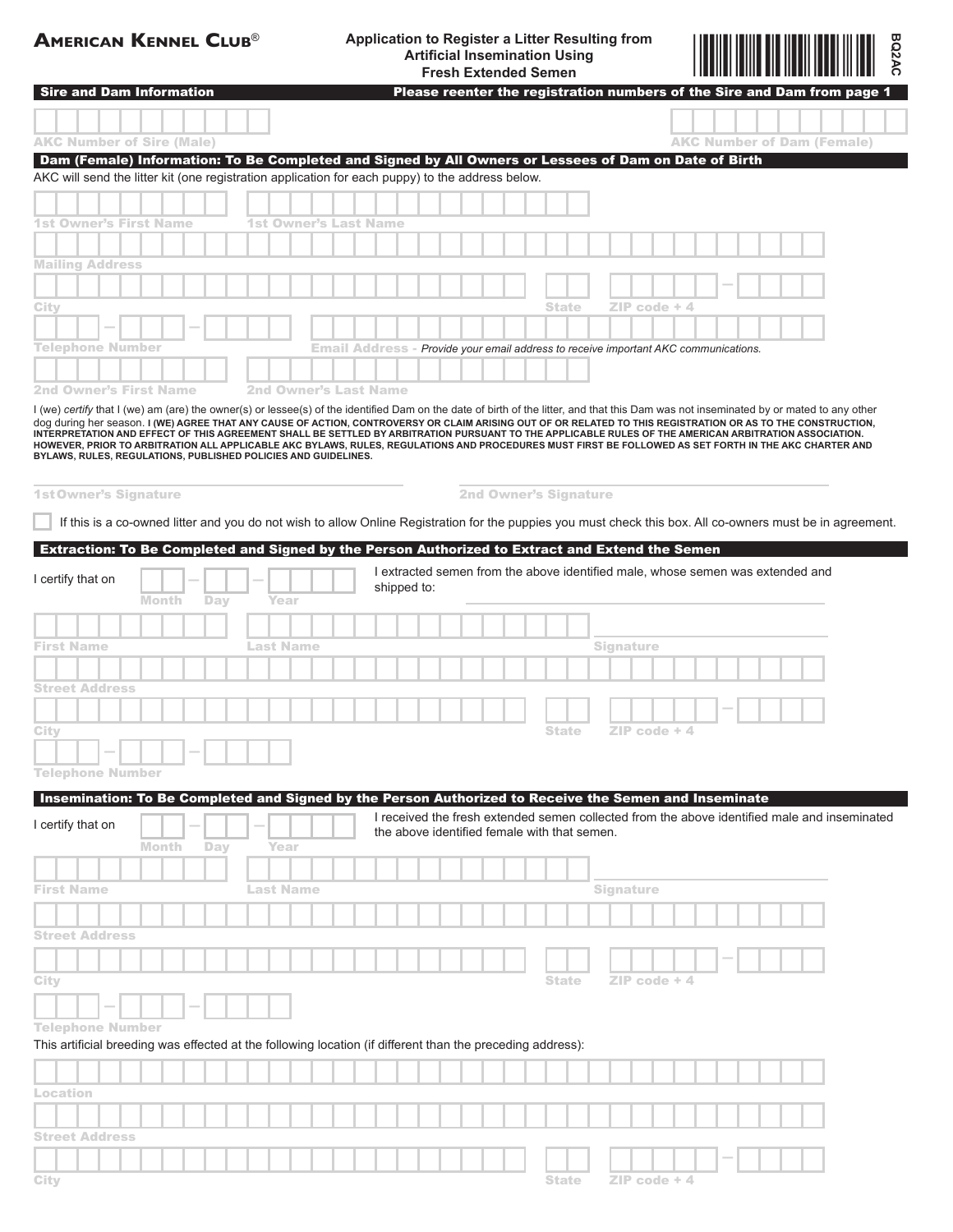# **American Kennel Club**® **Application to Register a Litter Resulting from Artificial Insemination Using Fresh Extended Semen**



General Information and Instructions

| <b>Purpose</b>                                                                          | Use this application to register a litter of puppies, resulting from artificial insemination, that was inseminated and<br>whelped in the USA from an AKC-registered female and the fresh extended semen of an AKC-registered male or an<br>approved foreign male of the same breed. AKC rules and regulations may be viewed on our Web site: www.akc.org.                                                                                                                                                                                                                                                                                                                                                                                                                                                   |  |  |  |  |  |  |  |  |  |
|-----------------------------------------------------------------------------------------|-------------------------------------------------------------------------------------------------------------------------------------------------------------------------------------------------------------------------------------------------------------------------------------------------------------------------------------------------------------------------------------------------------------------------------------------------------------------------------------------------------------------------------------------------------------------------------------------------------------------------------------------------------------------------------------------------------------------------------------------------------------------------------------------------------------|--|--|--|--|--|--|--|--|--|
| <b>Mandatory</b><br><b>Requirements</b><br>for Fresh<br><b>Extended</b><br><b>Semen</b> | 1. After October 1, 1998, AKC 'DNA Profiling' is required for all stud dogs whose semen is collected for fresh<br>extended semen use, including foreign stud dogs whose semen is collected and extended to be imported for<br>use in the United States.<br>2. The certifications on this application must be completed and signed in compliance with AKC regulations.                                                                                                                                                                                                                                                                                                                                                                                                                                       |  |  |  |  |  |  |  |  |  |
| Other<br><b>Artificial</b><br><b>Insemination</b><br><b>Litters</b>                     | Frozen Semen: Submit an Application to Register a Litter Resulting from Artificial Insemination Using Frozen Semen<br>Fresh Semen: Submit an Application to Register a Litter Resulting from Artificial Insemination Using Fresh Semen.<br>Note: These forms are available on our Web site: www.akc.org                                                                                                                                                                                                                                                                                                                                                                                                                                                                                                     |  |  |  |  |  |  |  |  |  |
| <b>Fees</b>                                                                             | Processing fees are nonrefundable, and all fees are subject to change without notice.<br>A litter application fee always comprises two parts: a processing fee (\$25.00) plus a puppy fee (multiply the number<br>of live puppies by \$2.00).<br>Additional fees are determined by circumstance:<br>Expedited Handling (\$35.00)<br>Expedited Handling is available in the Continental U.S. only.<br>Allow 3-5 business days for delivery.                                                                                                                                                                                                                                                                                                                                                                  |  |  |  |  |  |  |  |  |  |
|                                                                                         | Late fee (\$65.00)<br>Required if it has been more than 6 months since the litter was whelped.<br>AKC DNA kits are available through our Web site or can be ordered by<br>AKC DNA Profiling (\$40.00)<br>email: dna@akc.org. Prepaid kits are available for \$35.00                                                                                                                                                                                                                                                                                                                                                                                                                                                                                                                                         |  |  |  |  |  |  |  |  |  |
| <b>Mailing</b><br><b>Information</b>                                                    | <b>Standard Handling</b><br><b>Expedited Handling</b><br>Send the completed application to:<br>Send the completed application to:<br>The American Kennel Club<br>The American Kennel Club<br>P.O. Box 900052<br>P.O. Box 900055<br>Raleigh, NC 27675-9052<br>Raleigh, NC 27675-9055                                                                                                                                                                                                                                                                                                                                                                                                                                                                                                                         |  |  |  |  |  |  |  |  |  |
| <b>Additional</b><br><b>Requirements</b>                                                | If there are more than two (2) Dam owners or lessees, contact the AKC for an Additional Signature form.<br>If a Dam was leased at the time of insemination or birth of a litter, you must submit an AKC Lease<br>Notification form.<br>Note: These forms are available on our Web site: www.akc.org                                                                                                                                                                                                                                                                                                                                                                                                                                                                                                         |  |  |  |  |  |  |  |  |  |
| Authorizations                                                                          | Signatures of persons other than the owners or lessees will be accepted only if a properly completed authorization<br>form has been filed with the AKC.<br><b>Note:</b> These forms are available on our Web site: www.akc.org                                                                                                                                                                                                                                                                                                                                                                                                                                                                                                                                                                              |  |  |  |  |  |  |  |  |  |
| <b>Assistance</b>                                                                       | Email AKC at info@akc.org or call 919-233-9767 to speak to an AKC Customer Service Representative,<br>Monday - Friday, 8:30 AM - 5:00 PM. Information about the registration process and downloadable forms<br>are available on our Web site: www.akc.org.                                                                                                                                                                                                                                                                                                                                                                                                                                                                                                                                                  |  |  |  |  |  |  |  |  |  |
| <b>Notice</b>                                                                           | The American Kennel Club reserves the right to correct or cancel for cause the registration of this litter and its<br>descendants. Any misrepresentation on this application is one example of a cause for cancellation and may<br>result in loss of AKC privileges. By supplying your email address, you consent to receive communications from<br>the AKC and approved third parties. Registration is not guaranteed. Processing fees are nonrefundable,<br>and all fees are subject to change without notice. Once submitted, this application becomes the property of<br>the American Kennel Club.<br>All dogs from this litter will be eligible for Online Registration unless the designated box is checked. Please note<br>this is for co-owned litters only and all co-owners must be in agreement. |  |  |  |  |  |  |  |  |  |